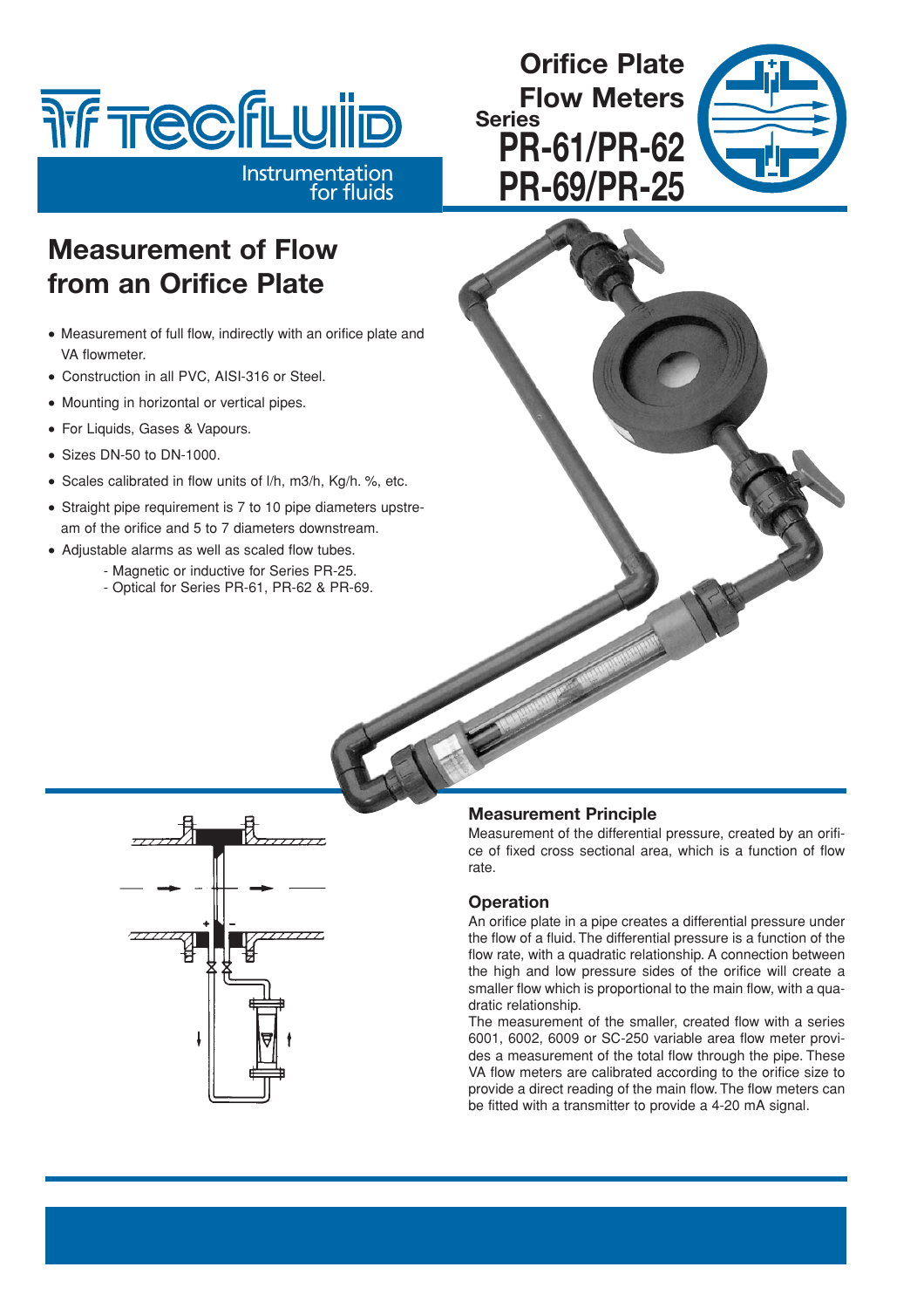

## **Technical Data**

• Orifice Plate & Flow meter connections in  $3/4$ " BSP thread. Other connections available on request.

C to  $+400^{\circ}$ C

- Accuracy: ±4% of full scale.
- Rangeability: 7:1
- Temperature:
	- $-$  PR-61 & PR-62 C to  $+100^{\circ}$ C C to  $+50^{\circ}$ C
- $-$  PR-69  $-$  PR-25
- Pressure:
	-
- PR-61, PR-62 & PR-69 PN-16<br>- PR-25 PN-16.  $-$  PR-25

(Up to PN-200, on special request).

- Orifice Plate Materials:
- Orifice: AISI-316
- Body: Polyamide 11 Coated Steel, AISI-316 or PVC.



**"Scaled Flow" Meters**



• VA Flow Meter Materials:<br>4 PR-61 & PR-62

- Steel, AISI-316, PVC.
- 
- PR-69 PVC, AISI-316.<br>- PR-25 AISI-316, PVC. AISI-316, PVC.
	-
- Adjustable Alarms: - SC-AMM (microswitch) PR-25.<br>- SC-AMD (inductive prox.) PR-25. - SC-AMD (inductive prox.) - 60-AMO (Optical) PR-61, PR-62, PR-69. • Transmitters:<br>- TEH - TEH 0...4-20 mA PR-25. 0...4-20 mA PR-25, 2, 3 & 4 Wire. - TP-1200 3-15psi/0.2-1bar PR-25.
- Totaliser: TOTH (8 Digits) PR-25.<br>Power Supply: 220 Va 220 Vac, 50 Hz. 24 Vac, 50 Hz.
	- 24 Vdc.

#### **Materials**





**PR-25**

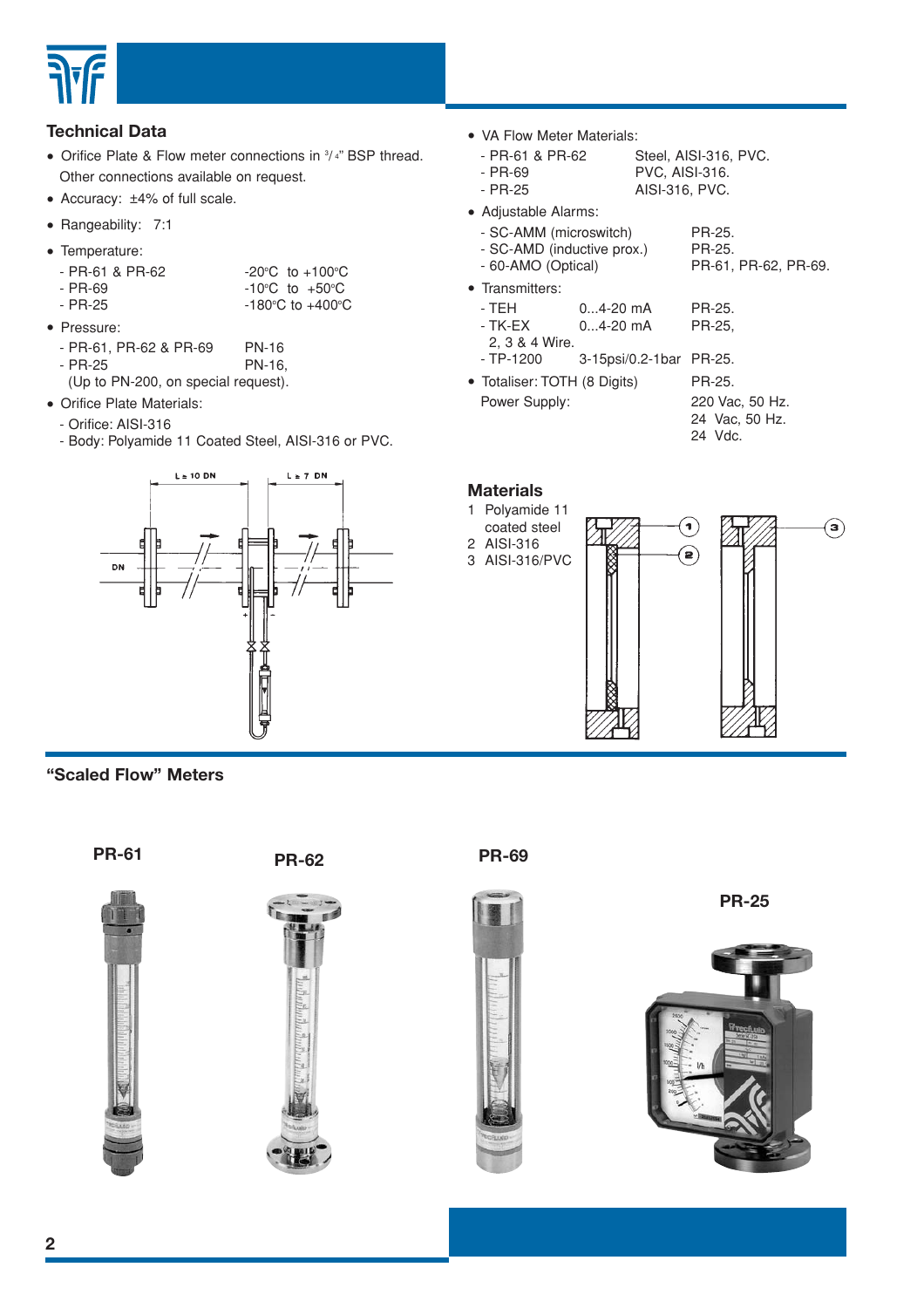

## **Alarms**

## **Optical Alarm, Series 60-AMO**

(For models PR-61, PR-62, PR-69) Optical contact, in infra-red light, actuated by interruption of the beam with the float. Mounted in a PVC support, with the relay in a separate aluminium enclosure.

- 60-AMO 1...2: 1 or 2 adjustable alarm contacts.
- Power Supply: 220Vac/50Hz or 24Vdc.
- Load: 1 Amp @ 220Vac/50Hz.
- Temperature: C to  $+50^{\circ}$ C.
- Hysteresis:  $±5%$  of full scale.

## **Adjustable Micro Alarm, Series SC-AMM**

#### (For model PR-25)

Micro-switch contact mounted in the indicator enclosure of the flow meter.

- SC-AMM1: 1 adjustable alarm contact.
- SC-AMM2: 2 adjustable alarm contacts.
- Load: 3 Amp @ 220Vac/50Hz.
- Temperature: C to  $+80^{\circ}$ C.
- $\bullet$  Hysteresis:  $\pm 10\%$  of full scale.
- Mechanical life: 20 x 10<sup>6</sup> Operations.
- Contact speed: 0.01 to 1 mSec.

## **Adjustable Inductive Alarm, Series SC-AMD**

(For model PR-25)

Inductive proximity sensor, 3.5 mm, according to standard NAMUR DIN 19234, mounted in the indicator enclosure of the flow meter.

- SC-AMD1...2: 1 ... 2 adjustable alarm contacts. (+ amplifier WE77/Ex1 or ExEx2).
- Power Supply: 8 Vdc.
- Temperature: C to  $+70^{\circ}$ C.

## **Transmitter TEH** (PR-25), 0...4-20 mA 4 wire.

• Power Supply: 220V, 125V, 24V/50Hz. (24 Vdc, on request). **Transmitter TK-Ex** (PR-25), 0...4-20 mA 2 or 4 wire.

• Power Supply: 24 Vdc.

**Transmitter TP-1200** (PR-25), 3-15 psi (0.2-1 Bar).

• Supply: Air at 1.4 Bar.

- **Totaliser TOTH** (PR-25), 8 Digit.
- Power Supply: 220V, 125V, 24V/50Hz. (24 Vdc, on request).











We are at your service, please consult us. TECFLUID develops and manufactures instruments for gases and liquids, using the most advanced techniques. Request Information by telephone  $n^{\circ}$  (34 3) 372 45 11

C/. Narcis Monturiol, 33 - 08960 SANT JUST DESVERN (BARCELONA) International: Telephone. (34 3) 372 4511 - Fax (34 3) 473 08 54

The technical data in this pamphlet is subject to modification without notification, if the technical innovations in the product or manufacturing processes so require.